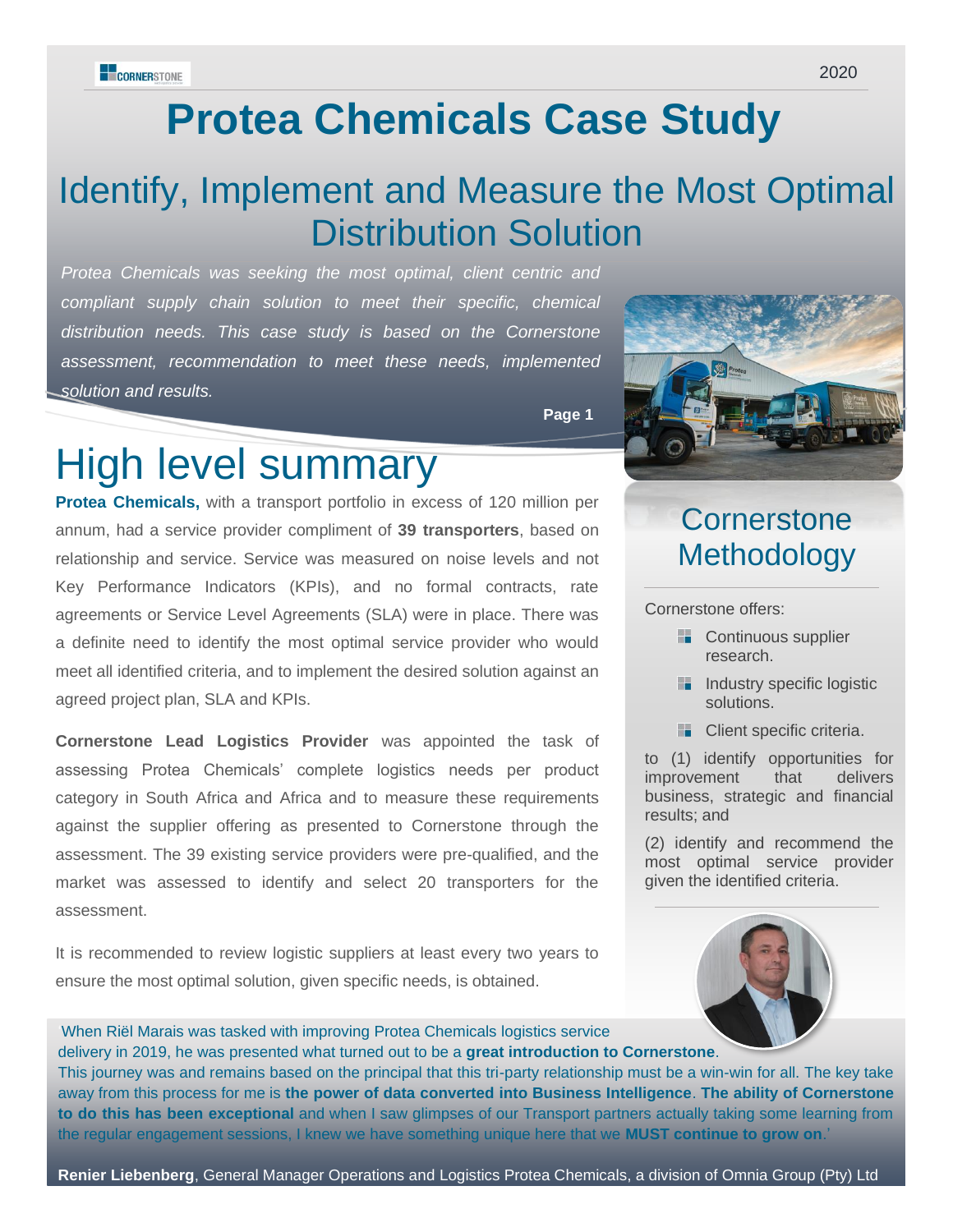### More about the client, Protea Chemicals

**Protea Chemicals**, (http://www.proteachemicals.co.za/) Omnia's Chemical division, operating under the Protea Chemicals brand, has a wealth of experience and a reputation for excellence in the distribution of specialty, functional effect chemicals and polymers in sub-Saharan Africa.

Protea Chemicals is more than just a chemical supplier, specialising in value-added chemical solutions which touches lives daily. Quality products supported by strong and reliable local and international suppliers enable Protea Chemicals to be one of the leading companies in almost every sector of the distribution market.

They are proud to say that their market includes personal care and cosmetics, food and beverages, water treatment, engineering, paints and inks, textiles, plastics, rubber, chemical manufacturing and formulation, petroleum and lubrication, packaging and paper, pharmaceuticals and healthcare and animal feeds.





**Cornerstone starts all client engagements with a high-level supply chain discussion to identify all areas in the supply chain with business releases that drive business, strategic and financial results.**

### Assessment approach

Process to identify the most optimal supplier

- $\mathbb H$  Workshop with Protea to identify criteria for optimal service that will drive their business, strategic and financial results.
- **E** Research market to identify 3rd party service providers whose unique value propositions and ideal client profile match those of Protea's.
- **Write a Protea specific assessment based on these criteria.**
- **Launch the assessment to the identified suppliers.**
- **Measure service providers against an agreed scorecard.**
- 2 opportunities identified in changing service providers. **Present recommendation to Protea, including risks and**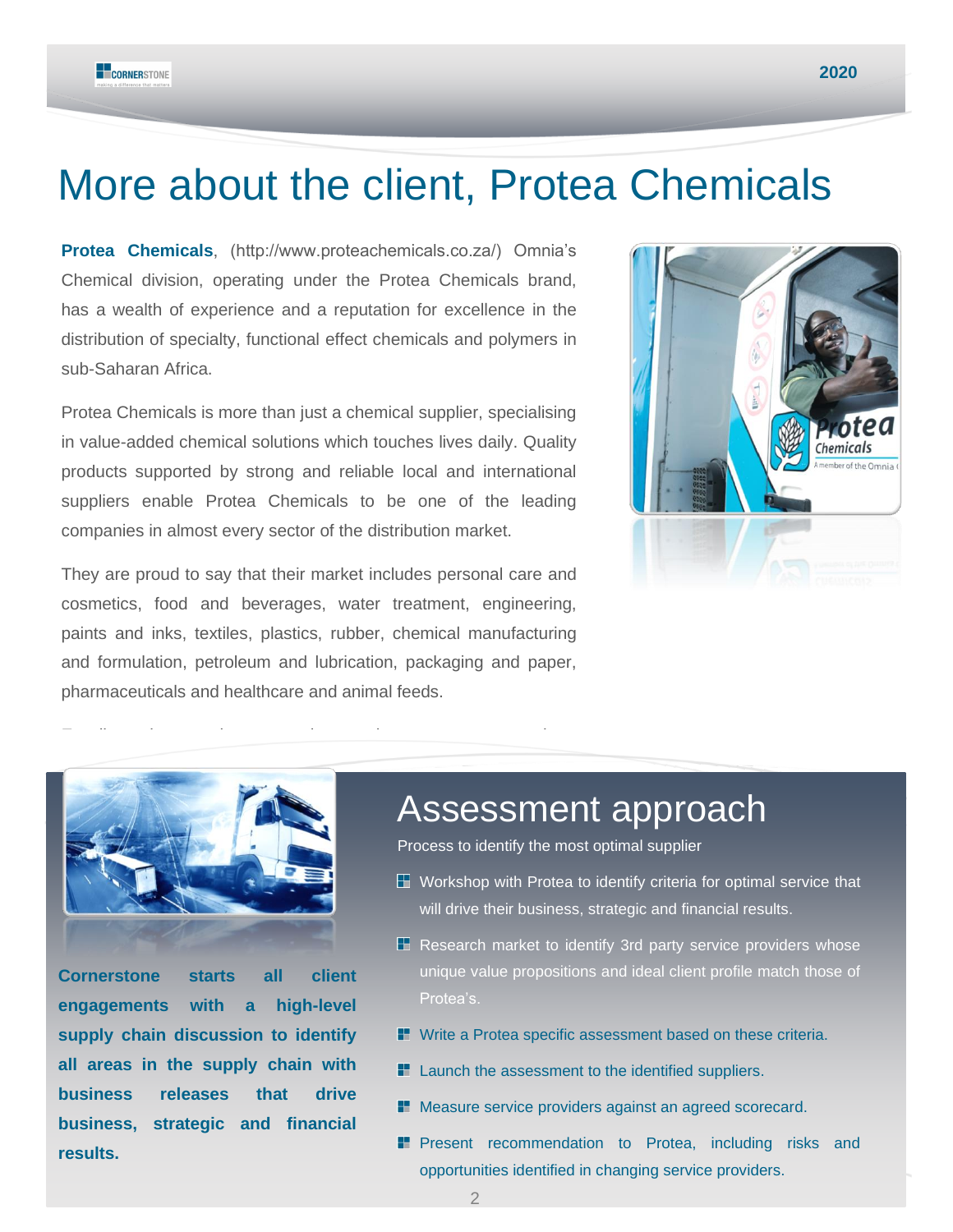

## Criteria assessed Example Scorecard

The following **12 criteria** have been identified to measure the different service providers' offering to Protea Chemicals.

- 1. Market Competitive Rates
- 2. Compliance
- 3. Risk Management
- 4. BBBEE
- 5. Current Client References
- 6. Chemical Distribution Know-how and Experience
- 7. IT Systems and Support
- 8. Innovation
- 9. Supplier Support
- 10. Service Levels, KPIs & Penalties
- 11. Ethics, Values & Integrity
- 12. True Client Centricity

# Criteria Detail

The following **2 criteria** have been selected as examples for further discussion.

1. **Risk Management**: Suppliers had to motivate how they will mitigate the following risks for Protea Chemicals: load in transit risk, compliance risk (SQAS), bulk liquids contamination, vehicle availability and offloading pump failure. Each criterion was measured against market standards and the other 19 service providers to attract a related score.

**2. Client references**: Each supplier had to provide five references of their existing clients. Cornerstone conducted an interview with each of these clients. Each question and the overall view attracted a score and were compared against the other service providers to measure client centricity and client service.

The following questions were included in the interviews: Communication/ Exception reporting; Overall service; Integrity: how is it different from between what they say and what they do; How important do you feel as a client to X; Is your account manager knowledgeable and makes a positive contribution to your business; Based on your awareness of logistical services, is it better, the same, or worse than other suppliers you have used; If you contacted X for customer service, have all problems been resolved to your complete satisfaction; Compliance; and Quality of documentation.

| <b>Z.3 Comphance</b>                                    | <b>IDU,U</b> | <b>IDU,U</b>        | <b>100,0</b> | ТC             |
|---------------------------------------------------------|--------------|---------------------|--------------|----------------|
| 2.3.1 Letter of good standing from Department of Labour | 5.0          | 5.0                 | 5.0          |                |
| 2.3.2 Proof of public liability cover                   | 5.0          | 5.0                 | 5.0          |                |
| 2.3.3 Signed Occupational Health and Safety agreement   | 5.0          | 5.0                 | 5.0          |                |
| 2.3.4 Proof of Goods in Transit insurance               | 10.0         | 10.0                | 10.0         | 1              |
| 2.3.5 BEE certificate                                   | 5.0          | 5.0                 | 5.0          |                |
| 2.3.6 SQAS certificate                                  | 20.0         | 20.0                | 20.0         | $\overline{2}$ |
| 2.3.7 VAT certificate                                   | 5.0          | 5.0                 | 5.0          |                |
| 2.3.8 Driver documentation (for all drivers)            | 10,0         | $10.0$ <sup>r</sup> | 10.0         | 1              |
| 2.3.9 Safe Working Procedures/ Work Instructions        | 5.0          | 5.0                 | 5.0          |                |
| 3.10 Incident and accident investigation procedure      | 5.0          | 5.0                 | 5.0          |                |
| 3.11 Risk assessment                                    | 10,0         | 10.0                | 10.0         | 1              |
| 3.12 Route assessment                                   | 10.0         | 10.0                | 10.0         | ï              |
| 3.13 Route plan                                         | 5.0          | 5.0                 | 5.0          |                |
| 3.14 Emergency response plan                            | 5.0          | 5.0                 | 5.0          |                |
| 3.15 Driver fatigue management plan                     | 5.0          | 5.0                 | 5.0          |                |
| 3.16 Personal Protective Equipment (PPE)                | 5.0          | 5.0                 | 5.0          |                |
| 3.17 Access to pumps for all deliveries                 | 10,0         | 10.0                | 10.0         | 1              |
| 3.18 Cleanliness certificates                           | 5.0          | 5.0                 | 5.0          |                |
| 3.19 SDG                                                | 5.0          | 5.0                 | 5.0          |                |
| 3.20 MSDS compliance                                    | 10.0         | 10.0                | 10.0         | 1              |
| 3.21 SANS compliance                                    | 5.0          | 5.0                 | 5.0          |                |
| 3.22 National Road Traffic Act and Regulations          | 5.0          | 5.0                 | 5.0          |                |
| 3.23 Public Road and Miscellaneous By-laws/ province    | 5.0          | 5.0                 | 5.0          |                |
| 2.4 Risk Management                                     | 35,0         | 29.0                | 27.5         | 3              |
| 2.4.1 Load in transit risk                              | 5.0          | 5.0                 | 4.0          |                |
| 2.4.2 Compliance risk                                   | 10.0         | 9.0                 | 8.0          |                |
| 2.4.3 Bulk liquids contamination risk                   | 5.0          | 4.0                 | 4.5          |                |
| 2.4.4 Vehicle availability risk                         | 5.0          | 4.0                 | 3.0          |                |
| 2.4.5 Chlorine cylinder rapture risk                    | 5.0          | 3.0                 | 5.0          |                |
| 2.4.6 Offloading pump failure risk                      | 5.0          | 4.0                 | 3,0          |                |
| 2.5 BBBEE                                               | 40.0         | 35.8                | 27.7         | 3              |
|                                                         |              |                     |              |                |



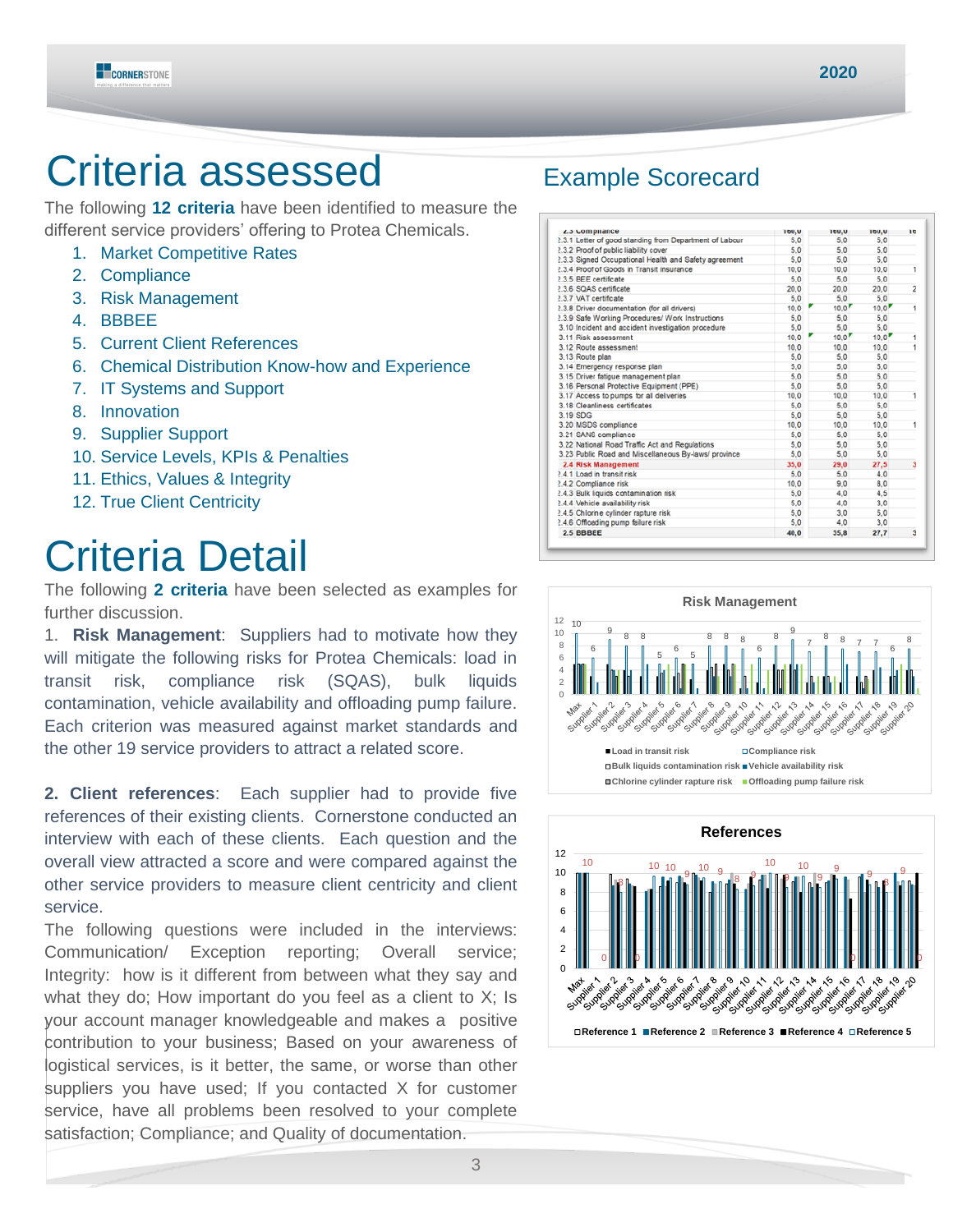

### Recommendation Example Scorecard (Bulk Liquid)

Given the different suppliers' submissions, and interactions with the various suppliers, Cornerstone assessed and scored each supplier by criteria and made a recommendation to Protea with regards to the most optimal service provider per Product Category.

The results were rated in terms of the suppliers' overall score and ranked from the highest to the lowest score. Each product category had their own individual score card, measuring all suppliers who tendered for said category, example of the 12 Bulk Liquid suppliers who tendered for the category, measured on the right.

A recommendation was made per product category, including pricing for the most optimal  $1<sup>st</sup>$ ,  $2<sup>nd</sup>$ , and  $3<sup>rd</sup>$  service provider.

The scorecard on the right and graph below present a highlevel summary of the 12 criteria assessed for Bulk Liquid, and the suppliers ranked relating to their ability to meet Protea's distribution needs.



## Forecasted savings

The recommended solution forecasted annual savings of **10.15%,** excluding the forecasted saving of not attracting an annual escalated increase of 8%. 8% was selected since Cornerstone based their assessment on rates from 2018 and partially 2019.

| <b>Suppliers</b>                     |             |                |                |                         |                    |                        |                    |               |                    |                |                    |                   |                   |                |
|--------------------------------------|-------------|----------------|----------------|-------------------------|--------------------|------------------------|--------------------|---------------|--------------------|----------------|--------------------|-------------------|-------------------|----------------|
| Percentage score                     |             | 100.0%         | <b>UR 9%</b>   | 65,2%                   | 81.3%              | 72.6% 90.0%            |                    | 80,2%         | 90.2%              | 93, 1% 72, 2%  |                    | 79.98%            | 80.6%             |                |
| <b>Points</b><br>2.2 <sub>M</sub>    |             | 630.0<br>115,0 | 591.2<br>115,0 | 4433<br>5,0             | 5530<br>105,0      | 493.5<br>59,5          | 612.0<br>112,0     | 5453<br>115,0 | 613.5<br>113,0     | 633.0<br>115,0 | 491.1<br>68,0      | 543.9<br>67,0     | 548.0<br>112,0    | 618.1<br>114,0 |
| $2.2.1$ in                           |             | 10.0           | 10.0           | 5.0                     | 00                 | 70                     | 7.0                | 10.0          | 8.0                | 10.0           | 8,0                | 70                | 7.0               |                |
| 2.2.2 Es                             |             | 90.0           | 90.0           | 0.0                     | 90.0               | 45.0                   | 90.0               | 90.0          | 90.0               | 90.0           | 45.0               | 45.0              | 90.Q              | 90.Q           |
| $2.2.3$ ins                          |             | 15,0           | 15,0           | 0.0                     | 15.0               | 7.5                    | 15,0               | 15,0          | 15.0               | 150            | 15,0               | 15.0              | 15,0              | 15.0           |
| 2.3 <sub>C</sub>                     |             | 160,0          | 160.0          | 150,5                   | 152,5              | 160,0                  | 160,0              | 155,0         | 160,0              | 160.0          | 160,0              | 160,0             | 160.0             | 160,0          |
| 2.3.1 Le                             | shout       | 5.0            | 5.0            | 5.0                     | 5.0                | 5.0                    | 5.0                | 5.0           | 5.0                | 5.0            | 5.0                | 5.0               | 5.0               |                |
| $2.3.2$ <sub>Pr</sub><br>$2.3.3$ Sic | mont        | 5.0<br>5.0     | 5,0<br>60      | 5,0<br>0.0              | 5,0<br>25          | 5,0<br>5.0             | 5,0<br>5,0         | 5,0<br>5.0    | 5.0<br>60          | 5.0<br>50      | 5,0<br>5,0         | 5,0<br>60         | 5.0<br>50         |                |
| 2.3.4 Ph                             |             | 10,0           | 10,0           | 10,0                    | 10,0               | 10,0                   | 10,0               | 10,0          | 10,0               | 10,0           | 10,0               | 10,0              | 10,0              | 10,0           |
| 2.3.5 BE                             |             | 5.0            | 5.0            | 5.0                     | 5.0                | 5.0                    | 5.0                | 5.0           | 5.0                | 5.0            | 5.0                | 5.0               | 5.0               |                |
| $2.3.6$ SC                           |             | 20,0           | 20,0           | 20,0                    | 20,0               | 20,0                   | 20,0               | 20,0          | 20,0               | 20,0           | 20,0               | 20,0              | 20,0              | 20,0           |
| 2.3.7 VA                             |             | 6.0            | 6.0            | 5.0                     | 5.0                | 6.0                    | 6.0                | 5.0           | 5.0                | 5.0            | 5.0                | 5.0               | 5.0               |                |
| 2.3.8 Dr                             |             | 10.0           | 10,0           | 8.0                     | 10,0               | 10,0                   | 10,0               | 10,0          | 10,0               | 10.0           | 10,0               | 10,0              | 10.0              | 10,0           |
| 2.3.9 Sa                             |             | 5.0            | 5.0            | 5.0                     | 5.0                | 5.0                    | 5.0                | 5.0           | 5.0                | 5.0            | 5.0                | 5.0               | 5.0               |                |
| 2.3.10 h<br>R                        |             | 6,0<br>10.0    | 5,0<br>10.0    | 5,0<br>10.0             | 6,0<br>10.0        | 5,0<br>10.0            | 5,0<br>10,0        | 5,0<br>10.0   | 5,0<br>10.0        | 5,0<br>10.0    | 5,0<br>10,0        | 5,0<br>10.0       | 5,0<br>10.0       |                |
| 2.3.11<br>2.3.12 Rd                  |             | 10,0           | 10,0           | 10,0                    | 10,0               | 10.0                   | 10,0               | 10,0          | 10,0               | 10.0           | 10,0               | 10.0              | 10,0              | 10.0<br>10,0   |
| 2.3.13 Rd                            |             | 5,0            | 5,0            | 2.5                     | 5,0                | 5,0                    | 5,0                | 5,0           | 5,0                | 5.0            | 5,0                | 5,0               | 5,0               |                |
| 2.3.14 Er                            |             | 60             | 6.0            | 5.0                     | 5.0                | 6.0                    | 6.0                | 5.0           | 6.0                | 5.0            | 5.0                | 6.0               | 6.0               |                |
| 2.3.15 D                             |             | 5,0            | 5,0            | 5,0                     | 5,0                | 5,0                    | 5,0                | 5,0           | 5,0                | 5.0            | 5,0                | 5.0               | 5,0               |                |
|                                      |             | 5,0            | 5,0            | 5.0                     | 5.0                | 5.0                    | 5.0                | 5.0           | 5.0                | 5.0            | 5.0                | 5.0               | 5.0               |                |
| 2.3.17 Ac                            |             | 10,0           | 10,0           | 10,0                    | 10,0               | 10,0                   | 10,0               | 10,0          | 10,0               | 10,0           | 10,0               | 10,0              | 10,0              | 10,0           |
| 2.3.18 <sub>°</sub><br>2.3.19 SD     |             | 5,0<br>5.0     | 5.0<br>5.0     | 5.0<br>50               | 5.0<br>00          | 5.0<br>50              | 5,0<br>50          | 5.0<br>0,0    | 5.0<br>50          | 5.0<br>50      | 5.0<br>50          | 5.0<br>50         | 5.0<br>50         |                |
| 2.3.20 MS                            |             | 10,0           | 10,0           | 10.0                    | 10,0               | 10.0                   | 10.0               | 10.0          | 10.0               | 10.0           | 10,0               | 10.0              | 10.0              | 10.0           |
| 2.3.21 SA                            |             | 5,0            | 5,0            | 5,0                     | 5,0                | 5,0                    | 5,0                | 5,0           | 5,0                | 5,0            | 5,0                | 5,0               | 5,0               |                |
|                                      |             | 5,0            | 5,0            | 5,0                     | 5,0                | 5,0                    | 5,0                | 5,0           | 5,0                | 5.0            | 5,0                | 5,0               | 5,0               |                |
| 2.3.22 Na                            | ince        | 5,0            | 5.0            | 5.0                     | 50                 | 5.0                    | 5.0                | 5.0           | 5.0                | 50             | 5.0                | 5.0               | 5.0               |                |
| 2.4 Ri                               |             | 35,0           | 29,0           | 23,9                    | 23,5               | 27,5                   | 30,0               | 20,4          | 27,0               | 32.7           | 19,8               | 22,2              | 24,5              | 22,8           |
| $2.4.1$ Lo                           |             | 5,0            | 5,0            | 3,0                     | 3,0                | 4,0                    | 5,0                | 1,0           | 5,0                | 5.0            | $^{2,0}_{7,0}$     | 3.0               | 3,0               |                |
| 2.4.2 Co                             |             | 10.0           | 9.0            | 5.0                     | 6.0                | 8.0                    | 8.0                | 7,5           | 8.0                | 9.0            |                    | 8,0               | 6.0               |                |
| 2.4.3B <sub>4</sub>                  |             | 5.0            | 4,0            | 3.5                     | 3.5                | 4,5                    | 4,0                | 3,0           | 4.0                | 4.0            | 3,0                | 3,0               | 3.0               |                |
| 2.4.4 Ve<br>2.4.5 <sub>CP</sub>      |             | 5,0            | 4,0            | 4,0                     | 1,0                | 30                     | 3.0                | 1.0           | 1,0                | 5,0            | 2,0                | 20                | 4.0               |                |
| $2.4.6$ O                            |             | 5.0<br>5.0     | 3.0<br>4,0     | 0.0<br>5,0              | 5.0<br>5,0         | 5,0<br>3,0             | 5.0<br>5,0         | 0.0<br>5.0    | 4.0<br>5.0         | 0.0<br>5.0     | 0.0<br>3,0         | 0.0<br>3,0        | 0.0<br>5,0        |                |
| 2.5 BE                               |             | 40,0           | 35,8           | 37,9                    | 38,0               | 27,7                   | 36,6               | 14,0          | 34,0               | 33,8           | 28,8               | 33,9              | 30,8              | 40,0           |
| $2.5.1 \Omega$                       |             | 20,0           | 18.0           | 20.0                    | 18.0               | 14.0                   | 18.0               | 0.0           | 16.0               | 18.0           | 14.0               | 18.0              | 12.0              | 20,0           |
| $2.5.2$ Ex                           |             | 5,0            | 3.8            | 2,9                     | 5.0                | 1,7                    | 4.6                | 0.0           | 5.0                | 0.8            | 0.8                | 2.9               | 3.8               |                |
| 2.5.3P                               |             | 10,0           | 9,0            | 10.0                    | 10,0               | 7.0                    | 9,0                | 9.0           | 8,0                | 10.0           | 9,0                | 8,0               | 10.0              | 10,0           |
| 2.5.4 Fn                             |             | 5.0            | 6.0            | 6.0                     | 5.0                | 6.0                    | 6.0                | 6.0           | 6.0                | 6.0            | 6.0                | 6.0               | 6.0               |                |
| 2.6 <sub>C</sub>                     |             | 50,0           | 44,9           | 45,5                    | 46,0               | 43,9                   | 45,4               | 44.4          | 47,0               | 46.0           | 44.9               | 47,3              | 46,3              | 45,9           |
| 2.7 <sub>ch</sub><br>2.7.1Pn         | ion         | 115,0<br>200   | 92,0           | 71,0                    | 71,5<br>180        | 72,0                   | 79,0               | 85,5<br>180   | 96,5<br>17.0       | 99,0           | 63,0               | 83,5              | 62,5              | 87,0           |
| $2.7.2$ Ch                           | spabilities | 15,0           | 18.0<br>13,0   | 18 <sub>0</sub><br>14,0 | 15,0               | 16.0<br>9,0            | 18,0<br>7,0        | 14,0          | 14,0               | 18.0<br>14.0   | 18,0<br>8,0        | 17,0<br>8,0       | 16.0<br>9,0       | 18.0<br>13,0   |
| 2.7.3 M <sub>8</sub>                 |             | 10,0           | 9,0            | 7,0                     | 8,0                | 5,0                    | 9,0                | 8.5           | 8,0                | 9,0            | 8,0                | 8.5               | 8,0               | 10,0           |
| 2.7.4 Rg                             |             | 5,0            | 4, 5           | 2,5                     | 3,0                | 5,0                    | 5,0                | 2,0           | 5,0                | 5,0            | 5,0                | 5,0               | 5,0               |                |
| 2.7.5 Re                             |             | 6.0            | 4.0            | 0.0                     | 3.0                | 5.0                    | 6.0                | 0.0           | 6.0                | 4.5            | 1.5                | 4.5               | 5.0               |                |
| 2.7.6 Ra                             |             | 5,0            | 4,5            | 3,5                     | 2.5                | 3.0                    | 5,0                | 35            | 40                 | 45             | 2,5                | 4,5               | 35                |                |
| 2.7.7R                               |             | 10.0           | 0.0            | 7,0                     | 0.0                | 5,0                    | 5,0                | 8.5           | 8.0                | 8.0            | 0,0                | 3,0               | 0.0               |                |
| 2.7.8 <sub>D</sub>                   |             | 10.0           | 6,0            | 0.0                     | 4,0                | 5.0                    | 2.0                | 5.0           | 78                 | 80             | 5,0                | 8,0               | 00                |                |
| 2.7.9 <sub>Da</sub>                  |             | 10.0           | 6.0            | 5.0                     | 4.0                | 5.0                    | 7.0                | 9.0           | 7.0                | 7.0            | 0.0                | 4.0               | 0.0               |                |
| 2.7.10 Lo<br>2.7.11 PC               | mages)      | 10.0<br>10,0   | 0,0<br>10,0    | 0,0<br>5,0              | 3.5<br>10,0        | 4.0<br>5,0             | 7,0<br>6,0         | 10,0<br>5,0   | 7,0<br>9,0         | 9.0<br>8,0     | 8,0<br>5,0         | 8,0<br>9,0        | 0,0<br>5,0        | 10,0           |
| 2.7.12 S                             |             | 6.0            | 6.0            | 5.0                     | 25                 | 6.0                    | 6.0                | 4.0           | 6.0                | 4.0            | 4.0                | 4.0               | 5.0               |                |
| $2.8 \text{ ft}$                     |             | 55,0           | 45,0           | 32,5                    | 41,5               | 37,5                   | 43,5               | 29,5          | 53,0               | 48.5           | 25,5               | 49,0              | 32,5              | 45,0           |
| 2.8.1 Pa                             |             | 10.0           | 8,0            | 6.5                     | 90                 | 7.0                    | 7.0                | 7.0           | 10.0               | 10.0           |                    |                   | 10.0              |                |
| $2.8.2$ Tn                           | (bs:        | 10,0           | 4,0            | 5,0                     | 8,0                | 8,0                    | 10,0               | 6,0           | 10,0               | 75             | $0.0$<br>$7.0$     | $\frac{9.5}{7.0}$ | 5,0               |                |
| 2.8.3P                               |             | 10.0           | 8,0            | 7.0                     | 7.0                | 0,0                    | 0,5                | 4.0           | 8,0                | 8.0            | 6.5                | 7.5               | 0,0               |                |
| 2.8.4 SM                             |             | 5,0            | 5,0            | 2.5                     | 2.5                | 2.5                    | 5,0                | 2.5           | 5.0                | 5.0            | 0,0                | 5,0               | 25                |                |
| $2.8.6$ Au                           |             | 10,0           | 10,0           | 5,0                     | 7.0                | 7,0                    | 7.0                | 5,0           | 10.0               | 10.0           | 2.0                | 10.0              | 5.0               |                |
| $2.8.6 E_2$<br>2.9 <sub>lni</sub>    |             | 10.0           | 10.0<br>9,0    | 6,5<br>8,0              | 8.0                | 7,0<br>10.5            | 8,0                | 5,0           | 10.0<br>5,0        | 8.0            | 4,0                | 10.0              | 10.0<br>6,5       | 17,0           |
| 2.9.1 lbl                            |             | 20,0<br>5,0    | 5,0            | 1,5                     | 13,5<br>1,5        | 4.0                    | 20,0<br>5,0        | 12,0<br>1,5   | 6,0                | 15,0<br>5,0    | 10,0<br>6,0        | 11,5<br>6,0       | 0,0               |                |
| $2.9.2$ ki                           |             | 5,0            | 4,0            | 0,0                     | 2,0                | 5,0                    |                    | 4,0           | 0,0                | 6,0            | 6,0                | 6,0               | 1,5               |                |
| 29316                                |             | 5.0            | 0.0            | 5.0                     | 50                 | 15                     | $rac{60}{60}$      | 1.5           | 0.0                | 50             | ۵O                 | 15                | 00                |                |
| 2.9.4 ini                            |             | 5.0            | 0.0            | 1.5                     | 5.0                | 0.0                    | 5.0                | 5.0           | 0.0                | 0.0            | 0.0                | 0.0               | 5.0               |                |
| 2.10 Su                              | and beyond  | 30.0           | 14,5           | 21,0                    | 23,5               | 15.0                   | 28,0               | 17,0          | 25,0               | 28.0           | 23,0               | 13.0              | 16,5              | 29.0           |
| 10.1 <sub>Pr</sub>                   |             | 10,0           | 0,0            | 4,0                     | 8,0                | 5,0                    | 8,0                | 7,0           | 5,0                | 8,0            | 6,0                | 5,0               | 2,0               | 10,0           |
| 2.10.2 Se                            |             | 5.0            | 5.0            | 2.0                     | 3.0                | 5.0                    | 5.0                | 2.5           | 5.0                | 5.0            | 2.0                | 3.0               | 2.0               |                |
| 2.10.3 Rg                            |             | 5,0            | 5,0            | 5,0                     | 5,0                | 5.0                    | 5,0                | 5,0           | 5.0                | 5.0            | 5,0                | 5,0               | 5.0               |                |
| 2.10.4 <sub>10</sub>                 |             | 5,0            | 2,5            | 5,0                     | 25                 | 0,0                    | 5,0                | 2,5           | 6,0                | 5,0            | 5,0                | 0,0               | 5,0               |                |
| 2.10.5 <sub>C</sub><br>2.11 Se       |             | 5.0<br>20,0    | 2.0<br>10,0    | 5.0<br>10,0             | 5.0<br>10.0        | 0.0<br>14,0            | 5.0<br>17,5        | 2.5<br>14,5   | 5.0<br>15.0        | 5.0<br>15.0    | 5.0<br>10.0        | 0.0<br>18,5       | 25<br>18,5        | 18,5           |
| 2.11.1 Mo                            |             | 5,0            | 5,0            | 5.0                     | 5,0                | 5,0                    | 5,0                | 5,0           | 5.0                | 5.0            | 5.0                | 5,0               | 5.0               |                |
| 2.11.2Q                              |             | 5.0            | 6.0            | 5.0                     | 5,0                | 6.0                    | 5.0                | 5.0           | 5.0                | 5.0            | 5,0                | 5,0               | 5.0               |                |
|                                      |             | 5,0            | 0,0            | 0,0                     |                    | 2.5                    |                    | 2.5           |                    | 25             |                    | 5.0               |                   |                |
|                                      |             |                |                |                         |                    |                        |                    |               |                    |                |                    |                   |                   |                |
| 2.11.3 Pe<br>$2.11.4$ if<br>2.12 Ftf | altes       | 5,0<br>20.0    | 0,0<br>18.0    | 0.0<br>20.0             | 0,0<br>0.0<br>16.0 | 4.0<br>10 <sub>0</sub> | 5,0<br>2.5<br>20,0 | 2.0<br>200    | 2.5<br>2.5<br>20.0 | 28<br>20.0     | 0,0<br>0.0<br>20,0 | 3.5<br>20,0       | 5,0<br>3.5<br>200 | 200            |

From the original existing **39** providers and **5** new service providers, a total of **14** providers were recommended for the total solution and selected for the most optimal solution.

| <b>Product</b><br><b>Categories</b> | <b>Assumed Actual</b><br>Cost<br>100% volume | <b>Assessment</b><br><b>Sample</b> | <b>Sample Size</b>                                                 | <b>Sample New</b><br>Cost                                      | <b>Sample Nett</b><br><b>Monetary Impact</b>            |
|-------------------------------------|----------------------------------------------|------------------------------------|--------------------------------------------------------------------|----------------------------------------------------------------|---------------------------------------------------------|
| All                                 | 153 912 320                                  | 12 468 226                         | 11.6%                                                              | 11 202 989                                                     | 1 265 237                                               |
|                                     | <b>Sample Nett %</b><br>Impact               |                                    | <b>Forecasted</b><br><b>Annual Saving/</b><br><b>All Suppliers</b> | <b>Forecasted 8%</b><br>Increase 2020/<br><b>All Suppliers</b> | <b>Forecasted Total</b><br>annual 2020<br><b>Saving</b> |
|                                     | $-10,15%$                                    |                                    | 13 699 166                                                         | 12 312 986 -                                                   | 26 012 151                                              |

*Summary Assessment Results and Forecasted Saving*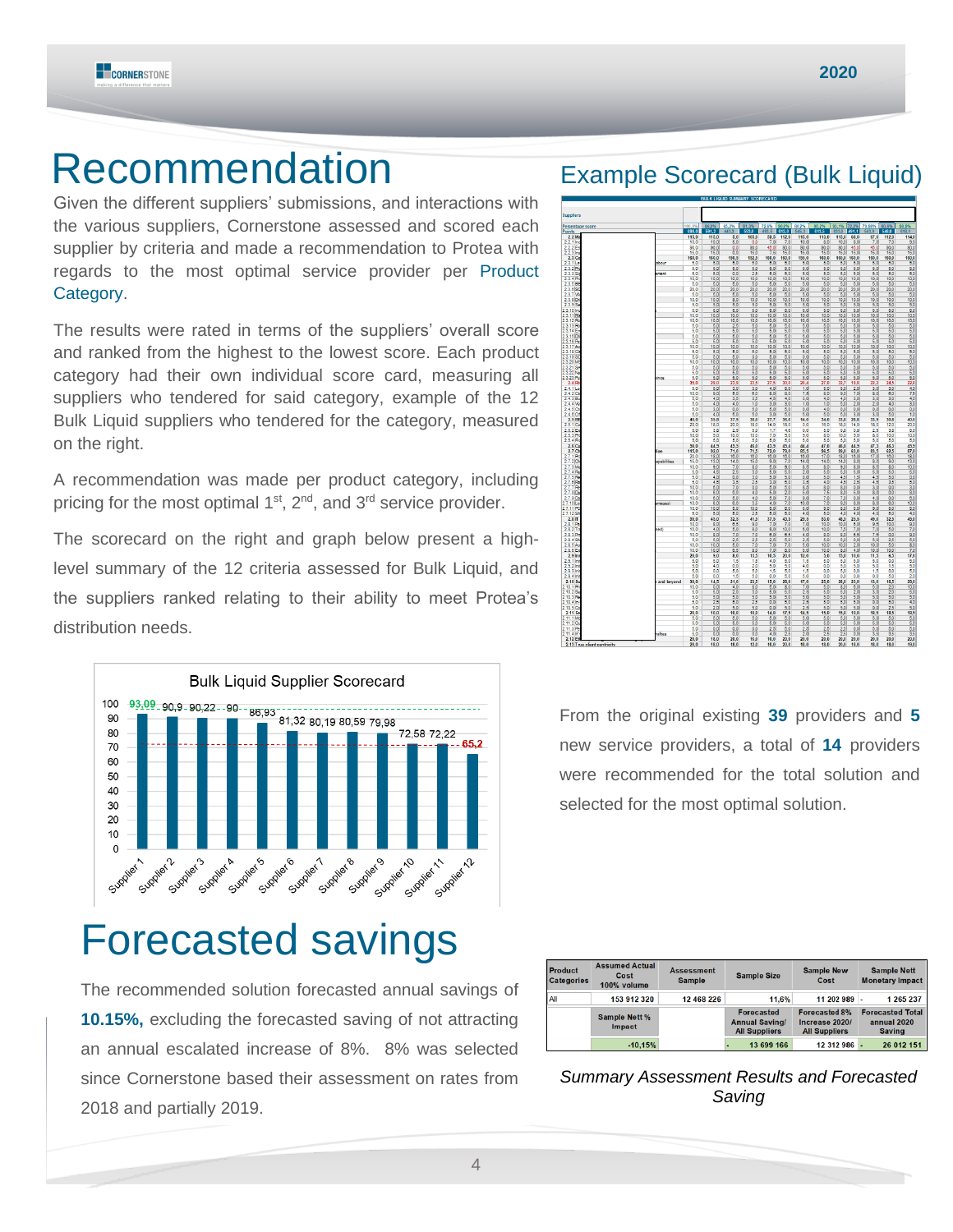

### Post recommendation

After Protea Chemicals accepted the Cornerstone recommendation,

Cornerstone implemented and supported the following:

- 1. Drafted 14 x supplier specific implementation project plans, ensuring deliverables against the agreed criteria in the assessment.
- 2. Project managed 14 x implementation workshops with Cornerstone, Protea, and the Supplier.
- 3. Drafted 14 x supplier specific Service Level Agreements (SLA), including agreed Key Performance Indicators (KPIs) and agreed Tariffs.
- 4. Protea Chemicals specific contracts per supplier.
- 5. Supplier SHEQ audits.
- 6. Designed Protea specific supplier performance dashboards.

# Ongoing assistance

Cornerstone manages the overall relationship to ensure improved service levels, reduced costs, and improved client centricity for Protea Chemicals as well as profitable growth for the service provider. Ongoing support further includes:

- 1. Calculate monthly savings report.
- 2. Monthly performance dashboards and monthly performance review sessions by supplier.
- 3. Monthly tenders to ensure all routes attract a route specific route code, awarded to a  $1<sup>st</sup>$ ,  $2<sup>nd</sup>$  and  $3<sup>rd</sup>$  preferred supplier for data capturing and management.
- 4. Management of the 1st, 2nd, 3rd preferred supplier status to ensure optimal savings attracted.
- 5. Ongoing improvements of the KPI Dashboard, e.g. August 20 inclusion of Protea order optimisation to ensure most optimal rate per ton achieved (minimum order quantities).
- 6. Innovative support i.e. development of staggering loading time tool.
- 7. Monthly tariff adjustments based on the government's monthly fuel changes are managed by Cornerstone, and rate cards send to all suppliers and Protea Chemicals.



### **Riël Marais** Supply Chain Logistics Manager Protea Chemicals, a division of Omnia Group (Pty) Ltd

**Cornerstone** was appointed to perform a complete assessment of the existing thirdparty transport business being conducted by Protea Chemicals. By incorporating some **non-negotiable parameters** into the assessment criteria, Cornerstone performed an unbiased review of all existing and potential service providers. The aim was to **professionalize** and to **add structure** to the Protea Chemicals third party transport business, while also exploring **potential savings** in the monthly transport bill.

Through a very intensive process **the goals as set out, were achieved**. Throughout the whole process, Cornerstone managed to **balance the needs of Protea Chemicals with the capabilities of the various transport service providers**, to enable a **win-win** situation for all parties involved.

For their **dedication, exceptional drive, and hands-on approach** I would recommend Cornerstone for any future projects.

**They have become an essential partner in the way Protea Chemicals conducts its third-party transport relationships.**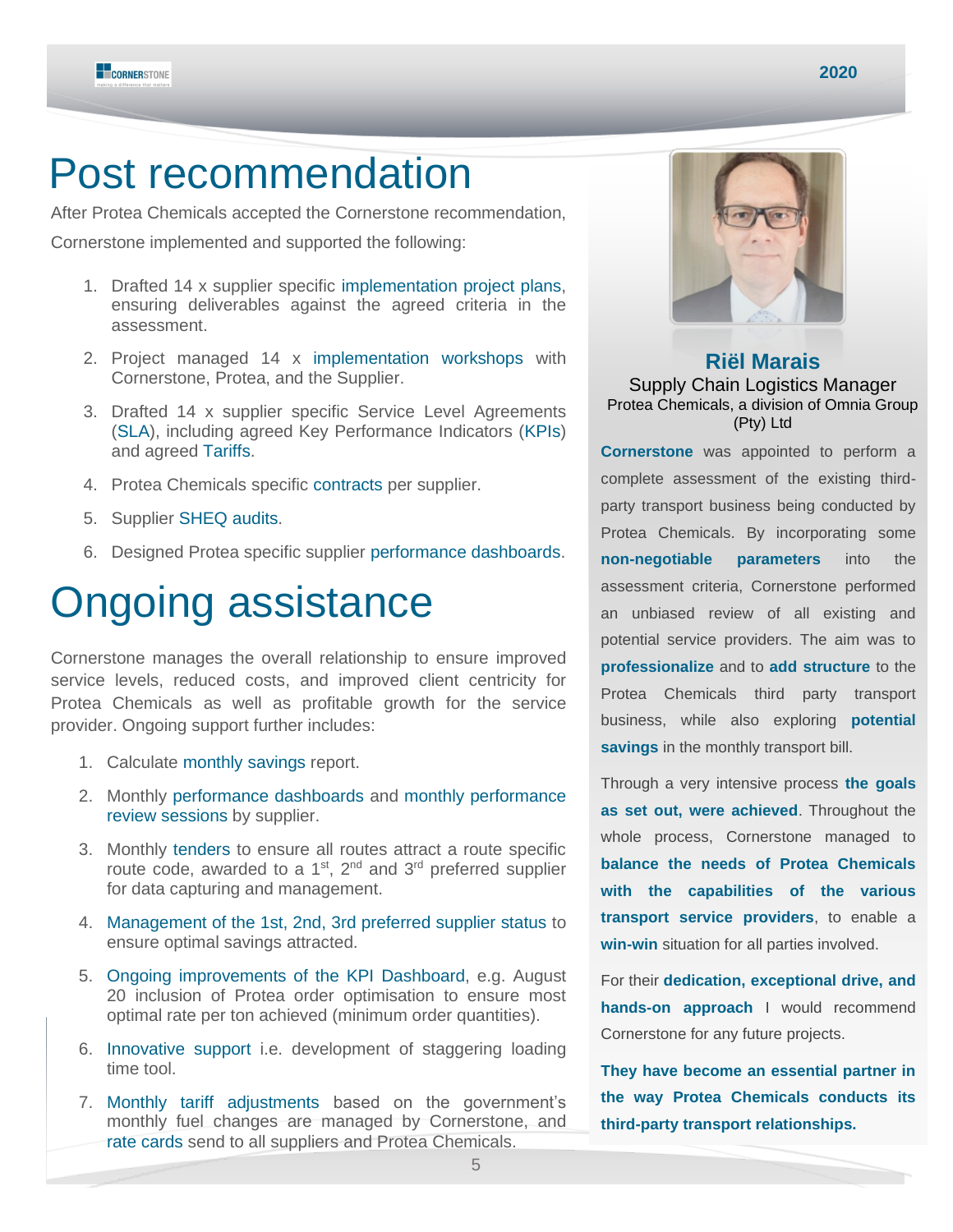

# **Outcomes**

The recommended Cornerstone solution was implemented effective **1 March 2020**. The main outcomes include:

- 1. 6-month trading has resulted in a saving of circa **7.3 million**.
- 2. 80% of all shipments are being measured against historic costs. Average saving achieved of **10.86%** (against the forecasted saving of 10.15%), excluding the annual increase savings (a further 3.1 million of the 6-month period).

| <b>Month</b>  | <b>Monthly Saving</b><br>$\frac{0}{0}$ | <b>Total Monthly</b><br><b>Spend</b> | <b>Monetary saving</b> | <b>Monetary 8%</b><br>saving (No<br><b>Annual increase)</b> | <b>Total Saving</b> |
|---------------|----------------------------------------|--------------------------------------|------------------------|-------------------------------------------------------------|---------------------|
| Mar-20        | $-9.39\%$                              | 5 0 2 7 5 1 5                        | 474 523                | 404 365                                                     | 878 888             |
| Apr-20        | $-9.03%$                               | 5 0 5 4 5 6 1                        | 474 523                | 402 201                                                     | 876 724             |
| $Mav-20$      | $-8.64%$                               | 5 227 330                            | 451 395                | 418 186                                                     | 869 582             |
| $Jun-20$      | $-11.85%$                              | 6 087 472 -                          | 721 514                | 486 998                                                     | 1 208 512           |
| <b>Jul-20</b> | $-13.87\%$                             | 8 634 474 -                          | 1 197 683              | 690 758                                                     | 1888441             |
| Aug-20        | $-10,19%$                              | 8910982                              | 907 910                | 712879                                                      | 1620789             |
|               | $-10,86%$                              | 38 942 334                           | 4 227 548              | 3 115 387                                                   | 7 342 935           |

- 3. All routes have been allocated a route specific route code, and data is being captured in a database.
- 4. All rates have been put out on tender and are signed off monthly by the suppliers.
- 5. Service level agreements are in place, holding suppliers accountable to agreed KPIs and tariffs.
- 6. All supplier performance is being managed monthly through the Cornerstone dashboards, example below.

*Note: during the COVID-19 period, volumes have reduced considerably.*



*Example Monthly supplier dashboards*